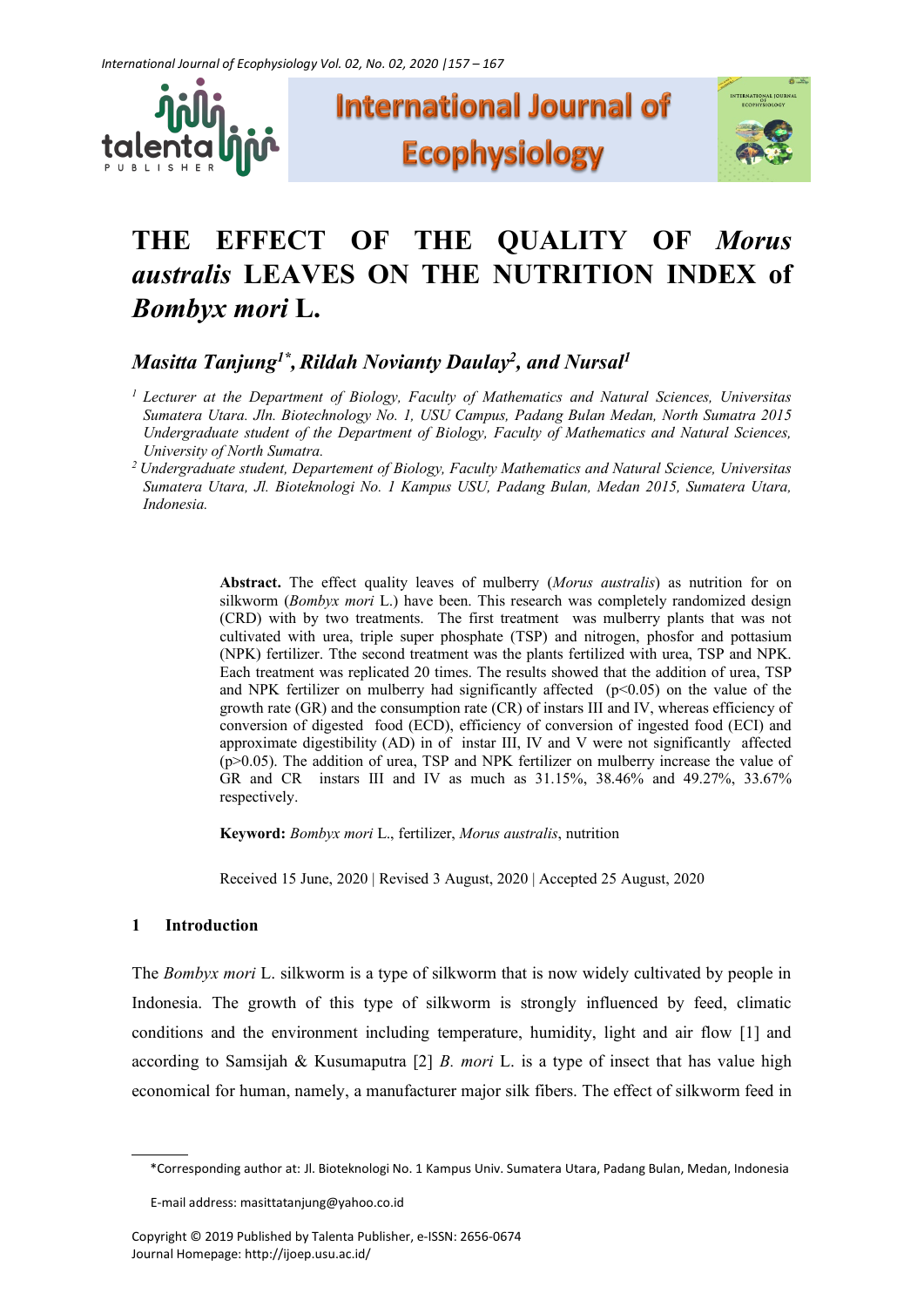the form of mulberry leaves reaches 38 - 40% of all the factors that influence the success of silkworm maintenance [3]. One of the varieties of mulberry superior namely *Morus australis* [4] and the Institute for Natural Silk [5] states that *M. australis* have better growth properties compared to other mulberry species.

In line with the government's efforts to increase the production of silk thread, it is necessary to make a breakthrough in silkworm cultivation. One effort is the provision of inorganic fertilizer is fertilizer urea, triple superphosphate (TSP) and nitrogen, phosphor and potassium ( NPK ) on *M. australis*. The fertilizer has a very important role on the growth and production of crops that might be expected to increase the nutritional index silkworm *B. mori* L. [6]. The nutritional index is a value that describes the state in the insect's body when the insect eats a certain type of food [7]. This study aims to determine the mulberry leaf feeding *M. australis* results of fertilization u rea, TSP and NPK against nutritional index silkworm *B . mori* L.

## **Materials and Methods**

Research Model used was experimental research ( experimental research ) with Completely Randomized Design (CRD) consists of 2 treatment is treatment plant *Morus australis* without any manure and fertilizers with the symbol  $P0 =$  without fertilizer and  $P1 =$  given fertilizer. Each treatment consisted of 20 test animals as replications.

Mulberry plantation land measuring 10x3 m which was in front of Tridarma Forest, Universitas Sumatra Utara divided into 2 of land cultivated and land without fertilizer each respective area of 5x3 m. M foreigners each land te rsebut processed as deep as 30-50 cm and d ibuat bed ith 5- 10 cm. Mulberry (*M. australis*) cuttings were obtained in the Kacinambung Village, District Kabanjahe, Karo District, Province of North Sumatra with cutting which 20-25 cm with 4-5 buds of fruit. One end of the cuttings is cut into  $\pm$  1.5 cm taper and the other end is horizontal and planted. That plants cuttings which has been planted, nurtured and fertilizer by spreading manure in the round mulberry plants with a dose of fertilizer in Table 1.

| Table 1. Dose of Mulberry Fertilization |                            |                                          |                                      |                                                   |
|-----------------------------------------|----------------------------|------------------------------------------|--------------------------------------|---------------------------------------------------|
| Type of<br>Fertilizer                   | <b>Nutrient</b><br>Content | Content<br>$(\%)$ of<br><b>Nutrients</b> | <b>Fertilization Dose</b><br>(kg/ha) | <b>Fertilization Dose</b><br>Conversion $(kg/m2)$ |
| Urea                                    | N                          | $46\%$ N                                 | 210                                  | 0.32                                              |
| <b>TSP</b>                              | P                          | 36\% P                                   | 100                                  | 0.15                                              |
| N, P, K                                 | N, P, K                    | 16% N,<br>$16\%$ P,<br>$16\%$ K          | 260                                  | 0.39                                              |

(Note: Nature Research Center [3])

Silkworm eggs was found from Breeding Center of Silkworm (PPUS) Candiroto, Central Java. The eggs were put into white HVS paper, folded with carbon paper and arranged in a plastic basket until they hatched. The newly hatched sute ra were divided into two treatment groups,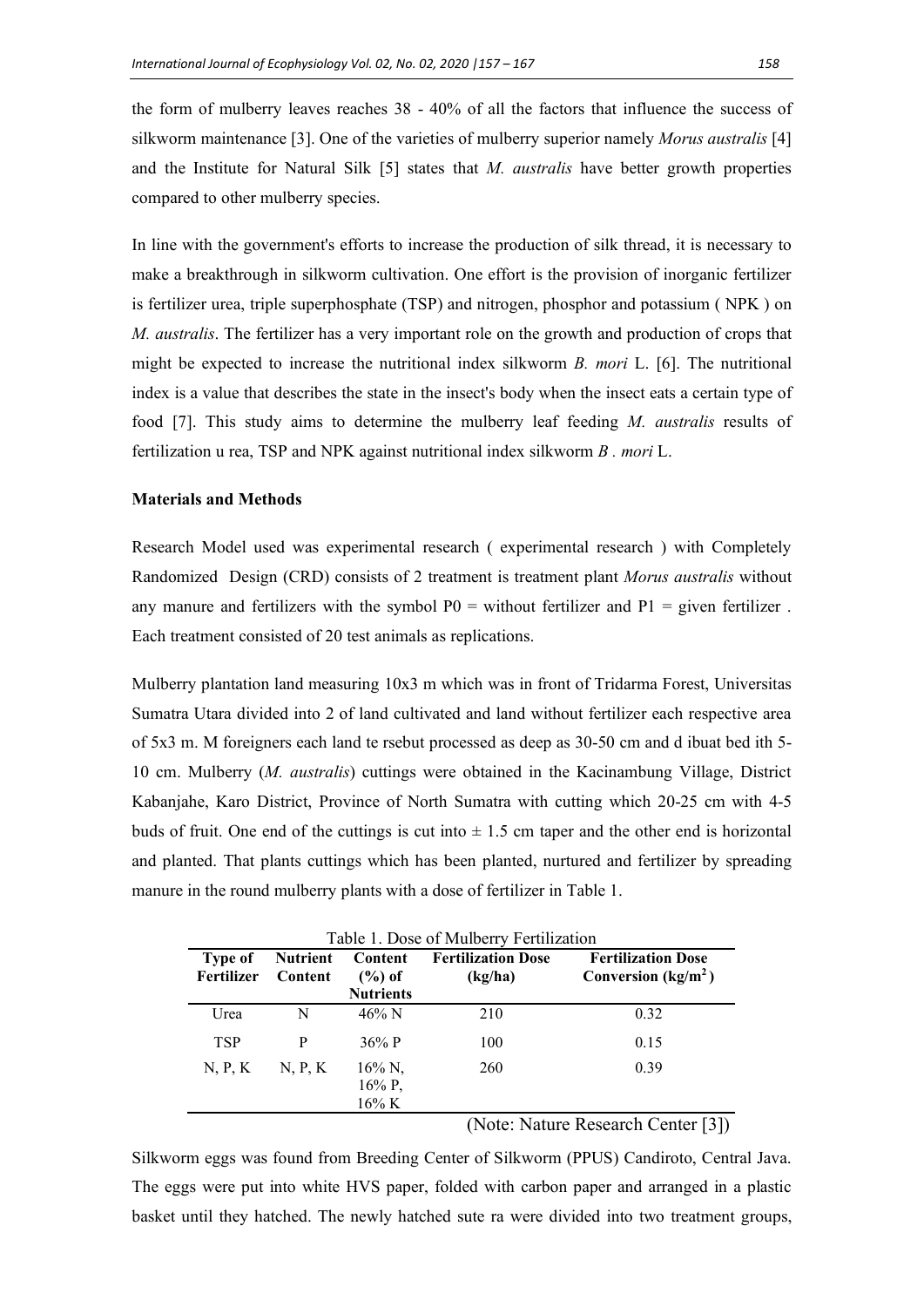namely silkworms which were fed with mulberry leaves which is given fertilizer and without fertilizer, each consisting of 20 caterpillars and put in a petri dish that has been previously coated with wet tissue and pad paper.

At the end of the second instar, the caterpillars that have stopped eating are placed separately until they replace the cuticles (molting). After changing the cuticle, the caterpillar enters the initial third instar and is weighed. Feed mulberry leaves that t anamannya fertilizers and without fertilizers weighed before being given first. At the end of the third instar, which is marked by the caterpillar having stopped eating and changing its cuticles, the silkworm rearing site is cleaned, removing feces and food residue. At the end of the third instar, the silkworms are weighed. The feces and feed residue produced by the caterpillars are then collected and dried in an oven at 60°C. The same is done at the beginning and end of instar IV to instar V.

The parameters of the nutritional index from Waldbauer [8] which have been modified by Scriber & Slansky [9] are:

Larval growth rate (Growth rate/GR).

 $GR = G/TW$  (mg/day)

The rate of consumption of the larvae (Consumption Rate/CR)

 $CR = F/TW$  (mg/day)

- Efficiency of conversion of digested feed (Efficien cy of Conversion of Digestion d Food/ECD)

 $ECD = G/(F-E)x100%$ 

The efficiency of conversion of feed eaten by the larvae (E fficiency of C onversion of ingested Food / ECI)

 $ECI = G/F \times 100\%$ 

Estimates of feed ingested (Approximate Digesstibility/AD)

 $AD = (F-E)/F \times 100\%$ 

Information:

 $G =$  Weight gain of larvae during instar III-V,  $E =$  weight of faeces produced by larvae during instar III-V,  $F =$  weight of feed eaten by larvae during instar III-V,  $T =$  length of feeding period during instar III-V,  $W =$  Average weight of larvae during III-V instar . All of the above calculations are calculated in dry weight .

The data obtained from each parameter (variable) of observation are recorded and arranged in tabular form. The quantitative data (dependent variable) obtained were tested for their significance on the effect of the treatment group (independent variable) with the help of a computer statistical program, namely the statistical package for the social sciences (SPSS) release 16 program. The test sequence begins with a normality test, a homogeneity test. If the test results show p<0.05 then the data is transformed and followed by a non-parametric test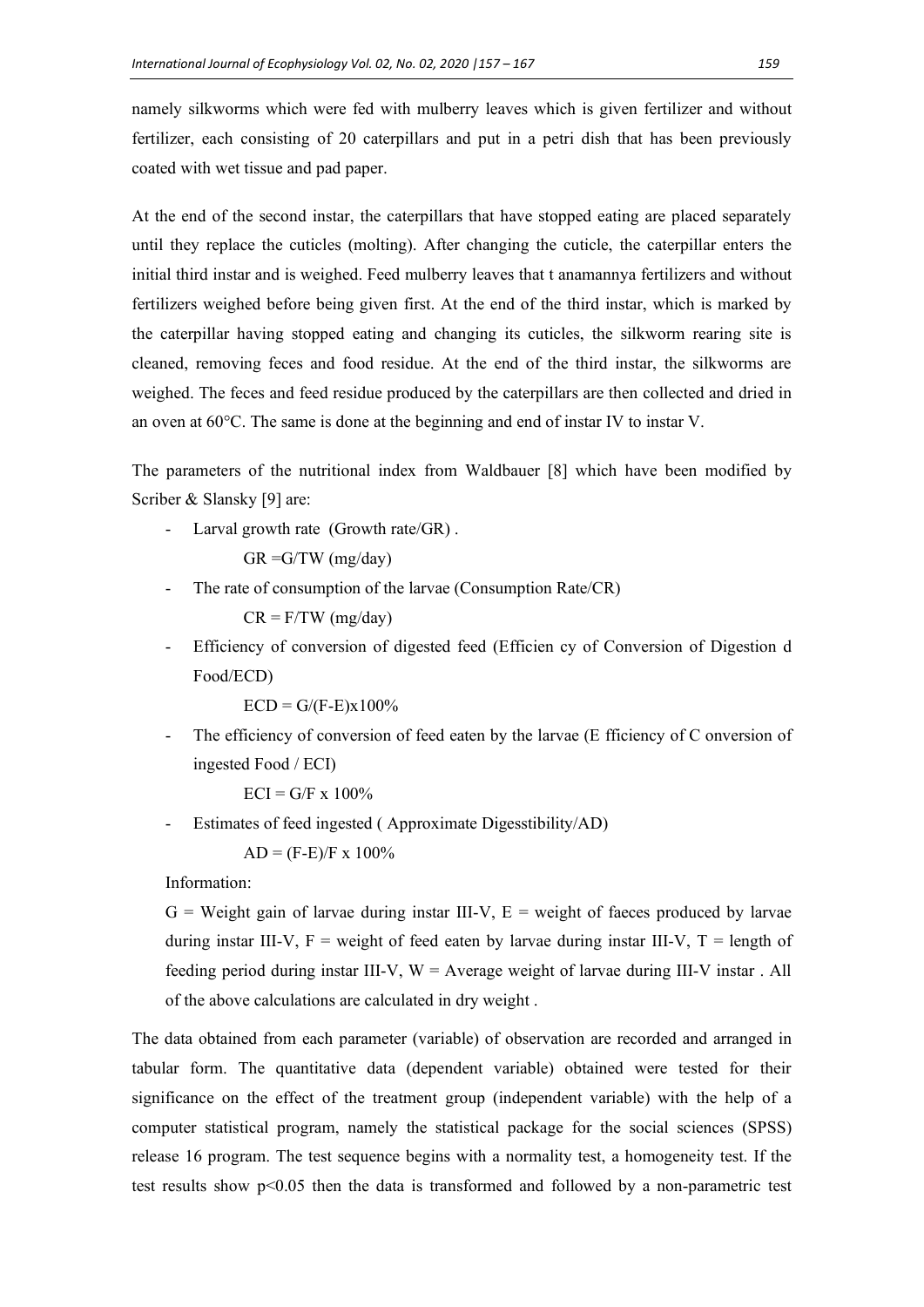(Mann-Whitney) and if the test results show  $p > 0.05$  then the data is analyzed by parametric test (T test).

#### **Result and Discussion**

#### **Growth Rate (GR) of Instar Silkworm III, IV and V**

The results of the calculation of the growth rate of instar III, IV and V silkworms on mulberry treated with fertilizer and without fertilizer can be seen in Figure 1.



**II** Without Fertilizer **E** Fertilizer

Figure 1. The average growth rate of *Bombyx mori* L. silkworms fed mulberry leaves with fertilizer treatment and without fertilizer during instar III, IV and V. The same letter in the same observation was not significantly different at the 5% level (p>0.05).

The growth rates of silkworms at instar III  $&$  IV showed a significant difference between fertilizer treatment and without fertilizer  $(p<0.05)$ , while the growth rate of silkworms at instar III was not significantly different  $(p>0.05)$  and silkworms consuming mulberry leaves were given fertilizer resulted in a higher growth rate (Figure 1). The application of Urea, TSP and NPK fertilizers caused changes in the nutritional content of mulberry leaves. The nutritional content is in the form of protein, carbohydrates, fat, water and ash. Ash is related to the mineral content of mulberry leaves. Protein, carbohydrates and ash in fertilized mulberry leaves produced relatively higher values than those on un fertilized mulberry leaves, while fat and water resulted in low values for fertilized mulberry leaves. The relatively higher protein, carbohydrate and ash content as well as a lower fat and water content are consumed by silkworms, resulting in high growth. It requires relatively large carbohydrates, protein and minerals as well as low fat content and relatively low water content from the mulberry leaves to accelerate the process of growth and development [2][10].

#### **Consumption Rate (CR) of Instar Silkworm III, IV and V**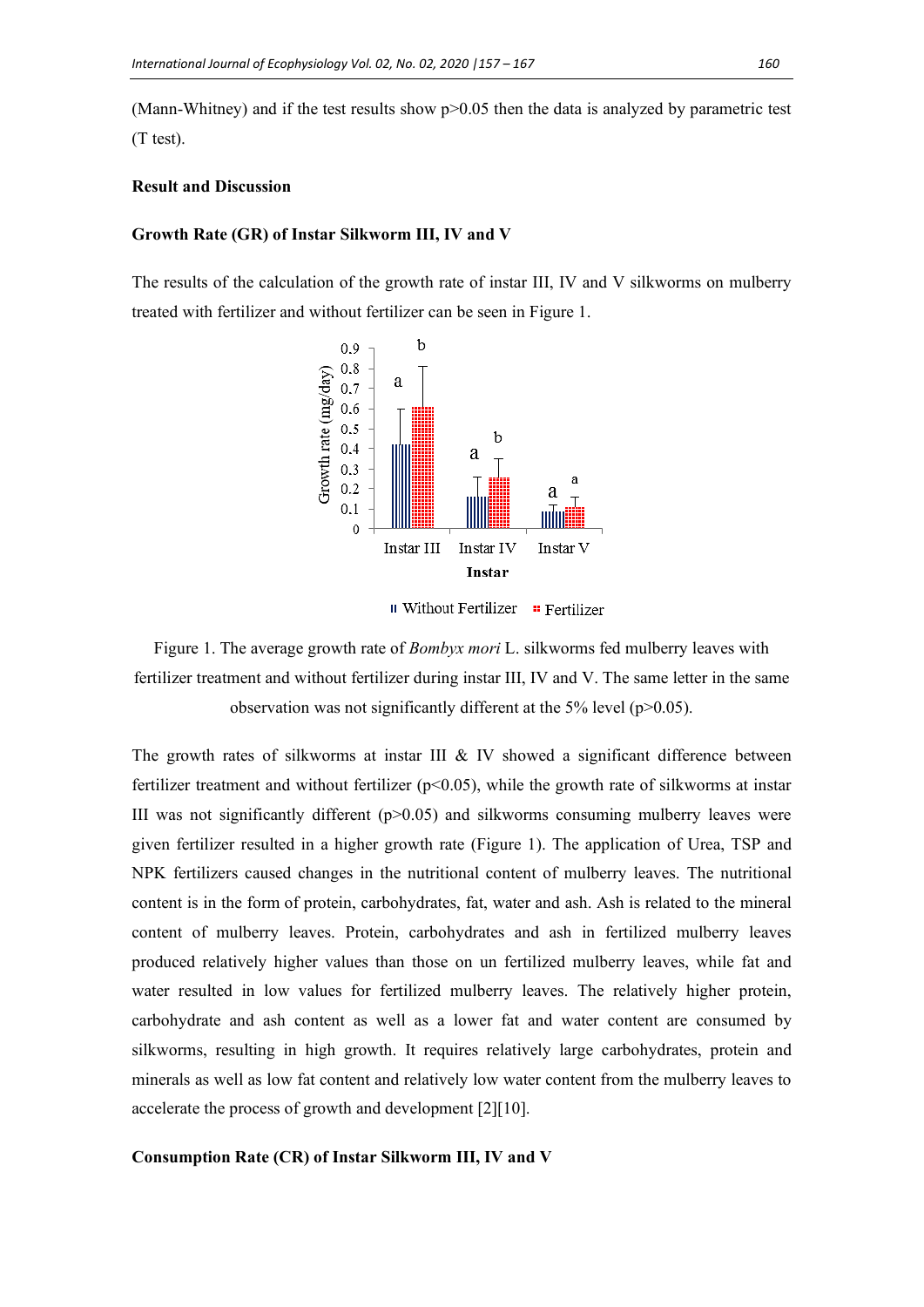The results of the calculation of the consumption rate of instar III, IV and V silkworms on mulberry plants *M. australis* treated with fertilizers and without fertilizers can be seen in Figure 2.



**II** Without Fertilizer **E** Fertilizer

Figure 2 . The average consumption rate (CR) of silkworm *Bombyx mori* L. by mulberry leaves with treatment without fertilizer and fertilizer during NSTAR III, IV and V. The letters together on the same observations are not different from the real to the level of  $5\%$  (p $>0.05$ ).

The consumption rate of silkworms at instar III  $&$  IV showed a significant difference between fertilizer treatment and without fertilizer ( $p<0.05$ ), while at instar V was not significantly different (p>0.05). Silkworms consuming fertilized mulberry leaves resulted in a higher consumption rate (Figure 2). This is because mulberry plants that are given fertilizer have a relatively higher nutrient content in the form of carbohydrates, protein and ash so that the caterpillars consume more mulberry leaf feed, whose plants are fertilized. The relatively higher carbohydrates, protein and ash in mulberry leaves whose plants are fertilized are used by silkworms for their growth and development processes. According to Tazima [11], good feed in addition to having complete nutritional or nutritional content that is used for larval growth, must also have a good taste so that the larvae will consume a lot of the feed while the food that lacks a good taste, the larvae are reluctant to consume the feed. the .

#### **Efficiency of Digestive Feed Conversion (ECD) Silkworm Instar III, IV and V**

The results of the calculation of the efficiency of feed conversion digested by instar III, IV and V silkworms on *M. australis* mulberry plants treated with fertilizers and without fertilizers can be seen in Figure 3.

The results showed that the value of the conversion efficiency of ingested feed in the fertilizer treatment was higher than in the treatment without fertilizer, although there was no significant difference  $(p>0.05)$  in the third, IV and V instar silkworms between the fertilizer treatment and without fertilizer (Figure 3).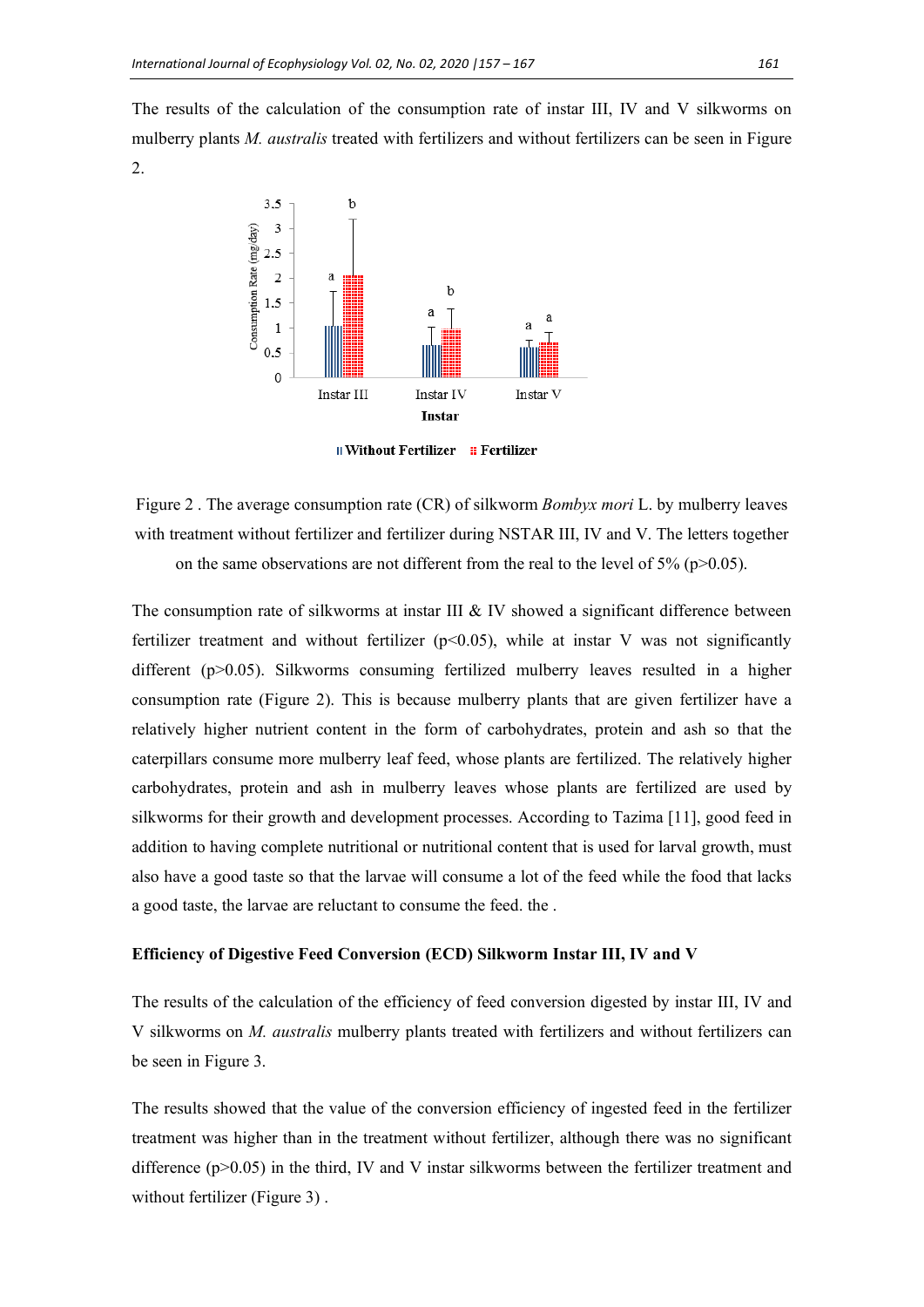

Figure 3. Mean ECD value silkworm *Bombyx mori* L. were given leaves of mulberry with fertilizer treatment and no fertilizer during instar III, IVdan V. Same letter on the observation that the same is not significantly different at the level of  $5\%$  (p $>0.05$ ).

This shows that fertilized feed is better than non-fertilized feed. This means that silkworms in the mulberry leaf treatment that are given fertilizer are able to effectively and efficiently utilize the nutrients absorbed for metabolic processes in the body as a result manifested in high growth as well. According to Paul et al., [12], which consumes silkworms mulberry leaves with a high nutrient content will produce higher growth and will easily be absorbed by the body of silkworms for the continuity of life.

#### **Efficiency of Edible Feed Conversion (ECI) Silkworm Instar III, IV and V**

The results of the calculation of the efficiency of feed conversion eaten by instar III, IV and V silkworms on mulberry plants treated with fertilizers and without fertilizers can be seen in Figure 4.

The results showed that the value of the conversion efficiency of the feed eaten in the fertilizer treatment was higher than in the treatment without fertilizer, although there was no significant difference  $(p>0.05)$  in the third, IV and V instar silkworms between the fertilizer treatment and without the fertilizer (Figure 4). The application of Urea, TSP and NPK fertilizers to mulberry plants causes the nutrient content in the form of carbohydrates, protein and ash in the mulberry leaves to be relatively higher so that the silkworms consume more mulberry leaves that are given fertilizer. With the large number of caterpillars consuming mulberry leaves that are given fertilizer, the caterpillar growth is also getting bigger so that the caterpillars are more efficient in utilizing food, which is reflected in the growth and consumption of large caterpillars. According to research conducted by Hariani et al., [13], *Spodoptera exigua* insects that consume green mustard feed which have relatively high nutritional content produce high ECI values .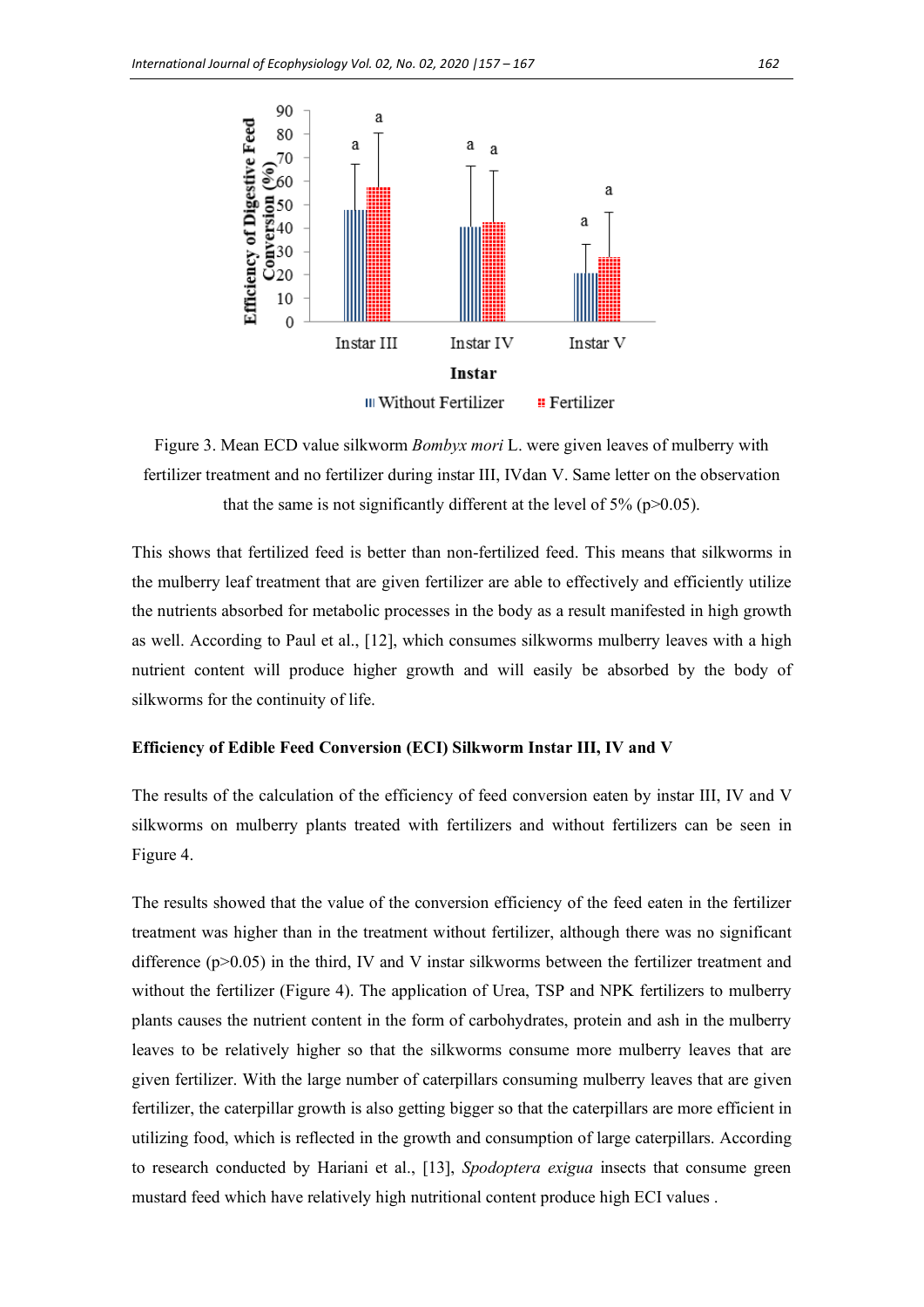



The value of the edible feed conversion efficiency (ECI) varies depending on the food digested and the proportion of the amount of food that is (1) converted into body mass, (2) is metabolized to produce energy for growth and development [10]. In addition, the ECI value is influenced by the increase in body weight and dry weight of the feed consumed.

#### **Estimated Feed Digest (AD) Silkworm Instar III, IV and V**

The results of the calculation of the estimated feed ingested by instar III, IV and V silkworms on mulberry plants (*M. Australis*) treated with fertilizers and without fertilizers can be seen in Figure 5.





The results showed that the estimated values of ingested feed on mulberry leaves with fertilizer and mulberry leaves without fertilizers showed no significant difference ( $p$  $>$ 0.05) for third, IV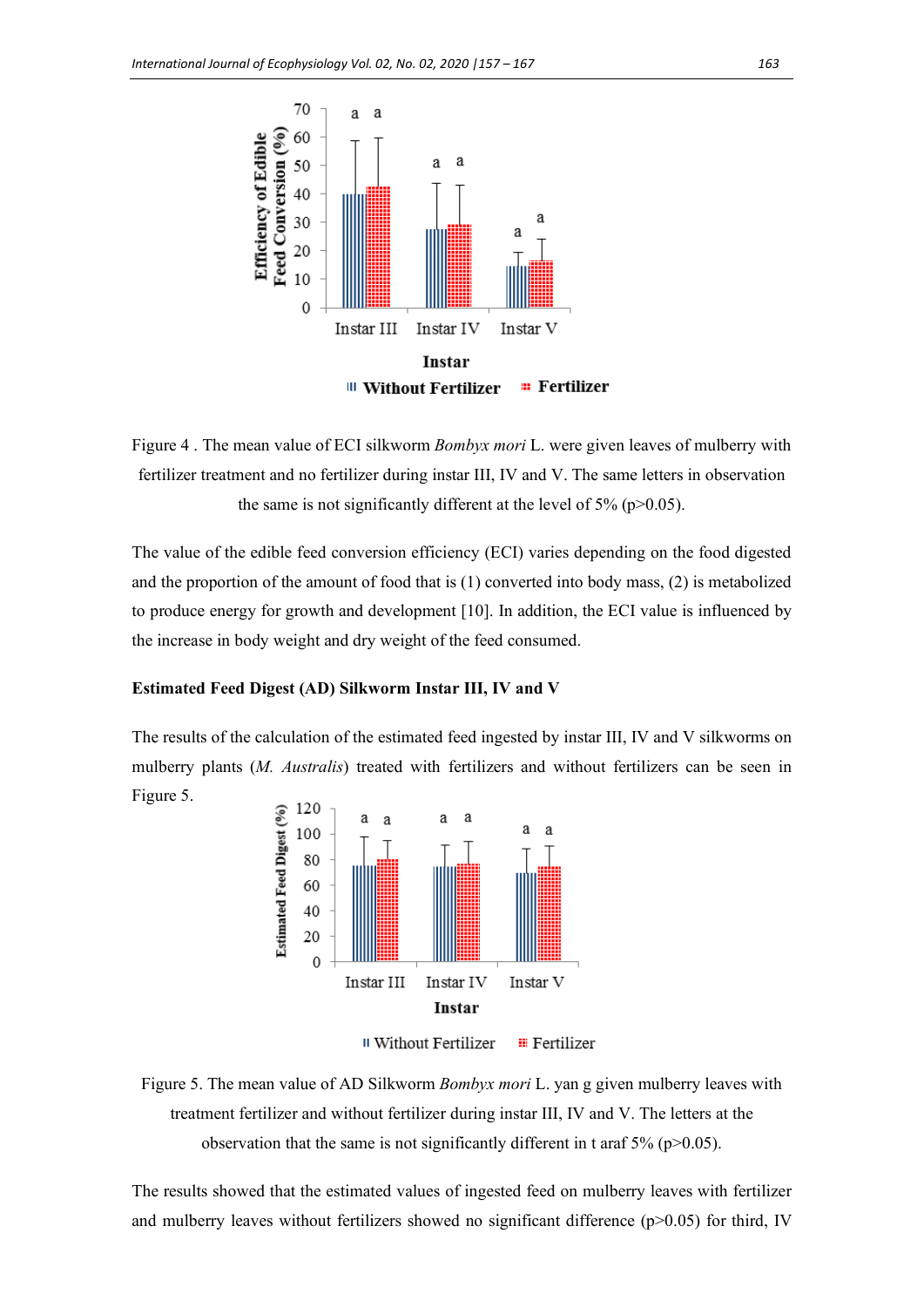and V instar silkworms between fertilizer treatments. and without fertilizer (Figure 5). The digestibility value of each caterpillar on fertilizer and without fertilizer was above 50%. This shows that mulberry leaves treated with Urea, TSP and NPK fertilizers and without fertilizers are easily digested by the silkworms. This is in line with the research conducted by Ahmad et al., [14] that mulberry leaves with different nutritional content are easily digested by silkworms as indicated by an AD value of 53-87%. According to Kerkut & Lawrence [15], the amount of food that can be digested is not all converted into body weight but some are used to maintain larval survival and also for cocoon formation. The approximate value of digestion (AD) is influenced by other factors, namely the rate of trip food through the intestines, the content of the material can digested, weight dry matter feed and faeces produced [8].

# **Comparison of Growth Rate (GR) and Consumption Rate (CR) of Instar Silkworm III, IV and V**

Comparison of the value of growth rate (GR) and consumption rate (CR) of III, IV and V instar silkworms on mulberry plants (*M. australis*) treated with fertilizers and without fertilizers can be seen in Figure 6.



Figure 6. The mean value of GR and CR silkworm *Bombyx mori* L. were given mulberry leaves treated with fertilizer and no fertilizer during instar III, IV and V.

The highest growth rate in fertilizer and without fertilizer treatment was third instar silkworm, while the smallest growth rate was V instar silkworm. This is because third instar silkworms, which are still classified as small caterpillars, consume more food for growth. the large caterpillar phase, while the V instar silkworm is classified into the large caterpillar phase where the food eaten is not used for growth anymore but for food reserves during cocoon formation and turns into a pupae .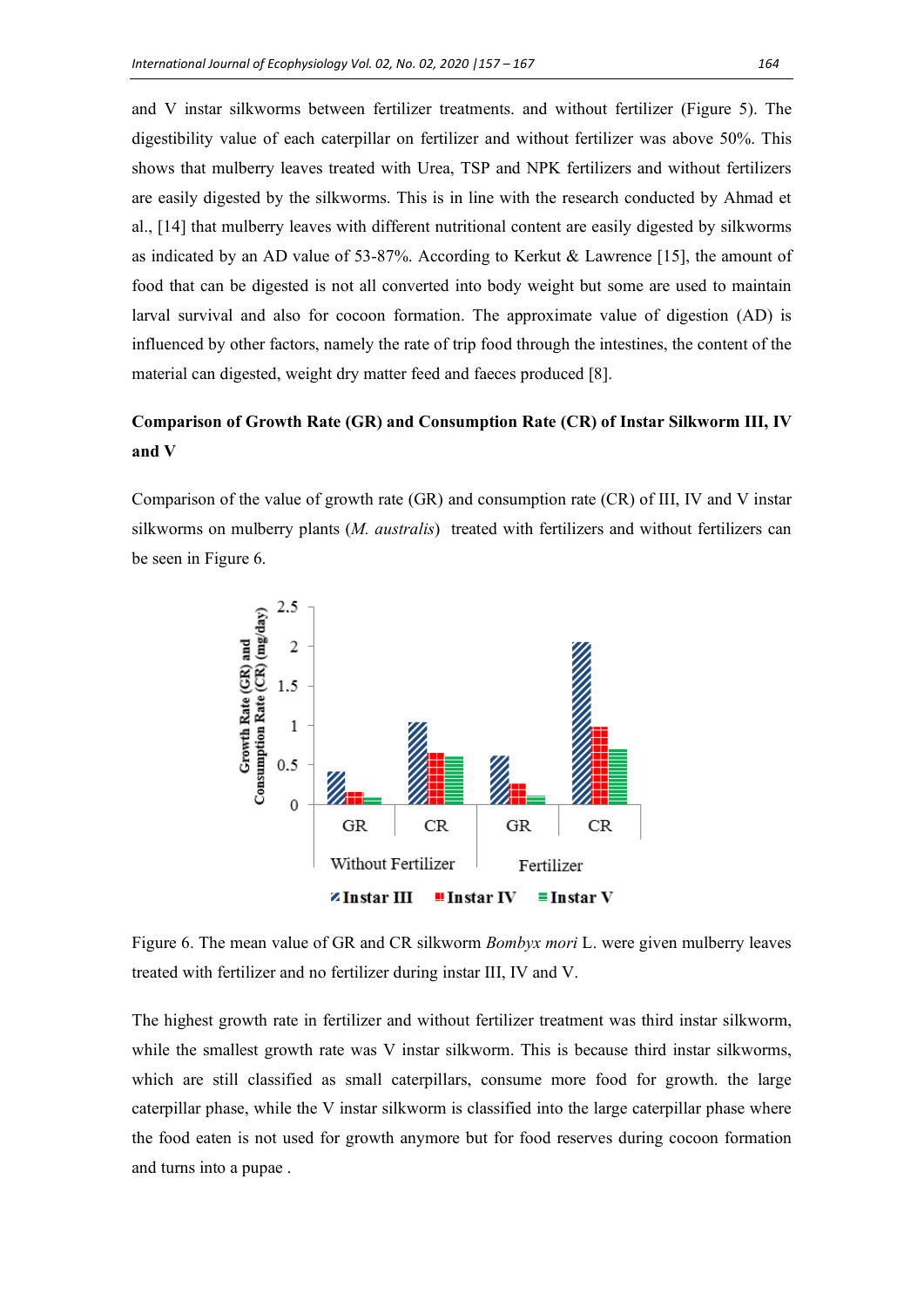Its highest consumption rate for fertilizer and without fertilizer treatment was third instar silkworm, while the lowest consumption rate was for V instar silkworm. This is in line with the decreasing growth rate. Third instar silkworms require a large consumption rate as a source of energy to use the silkworms to the next stage of development, while the V instar silkworms which will enter the cocoon phase and pupa experience a lot of resting phase so that the caterpillars do not consume a lot of mulberry leaves which are given which results in the rate. consumption is decreasing.

# **Comparison of Digestible Feed Conversion Efficiency (ECD), Edible Feed Conversion Efficiency (ECI) and Estimated Digested Forage (AD) Instar Silkworm III, IV and V**

Comparison of digested feed conversion efficiency (ECD), edible feed conversion efficiency (ECI) and estimated feed digested (AD) III, IV and V instar silkworms on mulberry plants (*M. australis*) treated with fertilizers and without fertilizers can be seen in Figure 7.

ECD value in the treatment of fertilizer and without fertilizer greatest is at the third instar silkworms while ECD smallest value in V. instar silkworm conversion efficiency of feed ingested indicates the feed is assimilated to grow as energy metabolism. Third instar silkworms, which are classified as small caterpillars, still require relatively small metabolic energy to turn into large caterpillars, resulting in a large feed conversion efficiency value, while V instar silkworms which are classified as large caterpillars require relatively large metabolic energy to reach the curing phase. and pupae, resulting in small feed conversion efficiency values. According to Beament et al., [16], the amount of metabolic energy required by silkworms is reflected in the low efficiency of digestion of feed conversion.



Figure 7. The mean value of ECD, ECI and AD silkworm *Bombyx mori* L. were given mulberry leaves premises n treatment of fertilizer and no fertilizer during instar III, IV and V.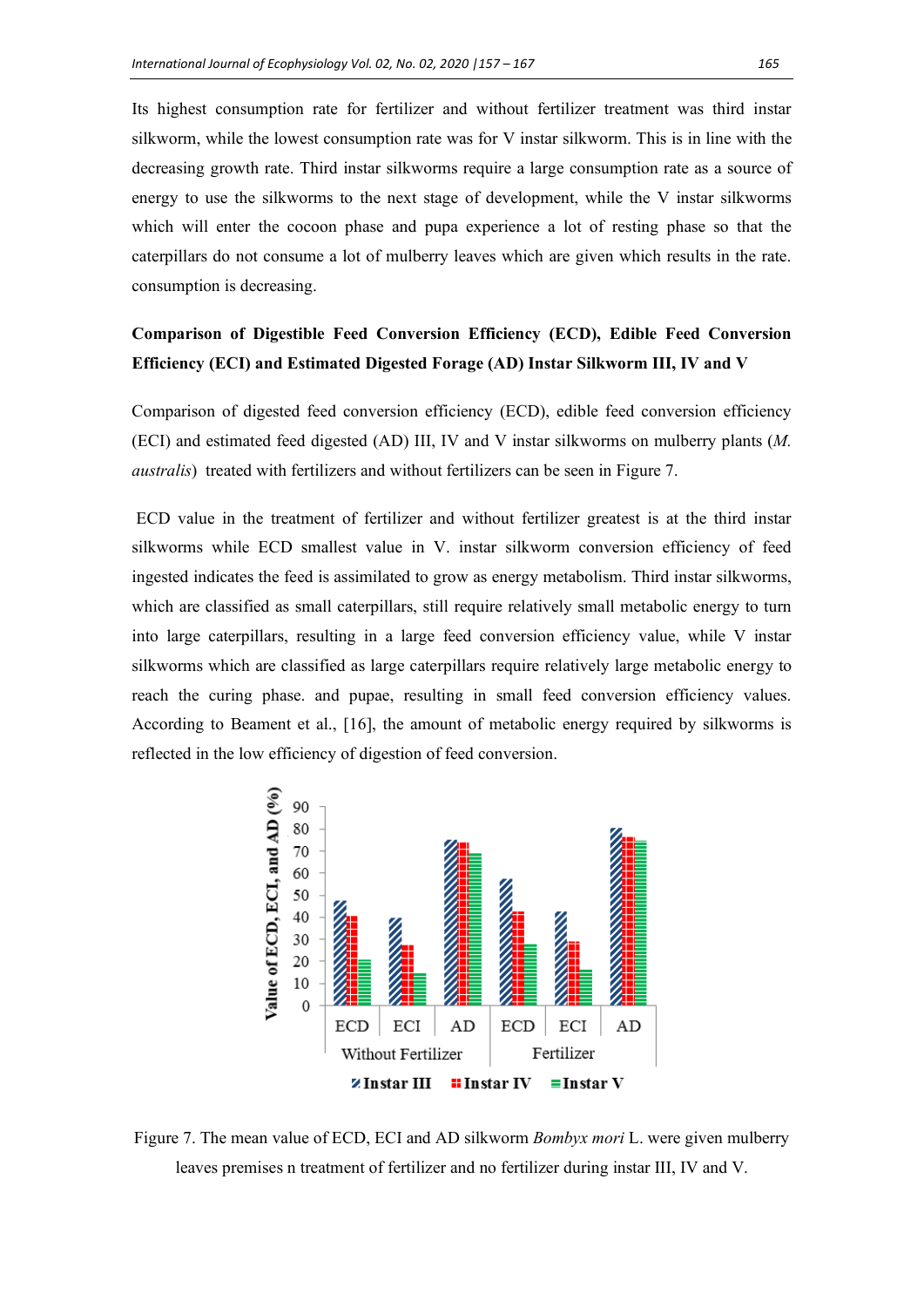The ECI value on fertilizer treatment and without fertilizer was the greatest for third instar silkworms, while the smallest ECI value was for V instar silkworms. This is because third instar silkworms use food for growth to the adult stage as reflected by the large consumption rate whereas V instar silkworms are mostly feed used for metabolic processes and for silk synthesis.

The AD value in fertilizer treatment and without fertilizer was the largest in instar III silkworms, while the smallest AD value was in V instar silkworms. This is presumably because third instar silkworms choose young leaves to eat while instar IV and V prefer to eat. old or slightly old leaves. This results in an increase in the proportion of fiber in the leaves that are difficult for the larvae to digest so that the AD value decreases.

Reflected on an fertilizers urea, TSP and NPK on mulberry increase the value of the growth rate (GR) and the consumption rate (CR) in the third and fourth instars respectively by 31.15 %; 38.46% and 49.27%; 33.67% while the value of the digestible feed conversion efficiency (ECD), the conversion efficiency of the feed eaten (ECI) and the estimated feed ingested (AD) did not show a significant effect on instars III, IV and V.

## **Conclusion**

The addition of urea, TSP and NPK fertilizer on mulberry increase the value of GR and CR instars III and IV as much as 31.15%, 38.46% and 49.27%, 33.67% respectively.

# **REFERENCES**

- [1] Setiana, H. Practical Instructions for Silkworm Cultivation. Central Java: Perum Perhutani. p. 1. 2006.
- [2] Samsijah , Kusumaputra S. Maintenance of Silkworm *Bombyx mori* L . Bogor: Forest Research Institute. 1975.
- [3] Nature Research Center. Mulberry Cultivation Technical Instructions (Morus spp.). South Sulawesi Forestry Department. p. 1, 6-12. 2007.
- [4] Lamangantjo, CJ. Development of silkworm population (*Bombyx mori* L.) and the quality of silkworms in several types of mulberry . Eugenia's Journal. 9 (1): 47-48. 2003.
- [5] Natural Silk Center. Instructions Technical Cultivation Murberry (*Morus* spp.) . South Sulawesi Forestry Department . p. 1, 6-12. 2007.
- [6] Rauf, A. W ., Syamsuddin T ., Sri R. S. The role Pup uk NPK At Rice plant . Irian Jaya: Ministry of Agriculture. 2000.
- [7] Herliana, E. Effect of fertilizer on the quality of silkworm cocoons (*Bombyx mori* L.). [Thesis]. Bogor: Faculty of Forestry. Bogor Agricultural Institute. p. 3-6. 2008.
- [8] Waldbauer, GP, Cohen , Friedman RW S. An improved procedure of e for laboratory rearing of the corn earworm, Helothis zea (Lepidoptera : Noctuidae). J urnal The Great Lakes Entomologies . 87 (2): 305-306. 1984.